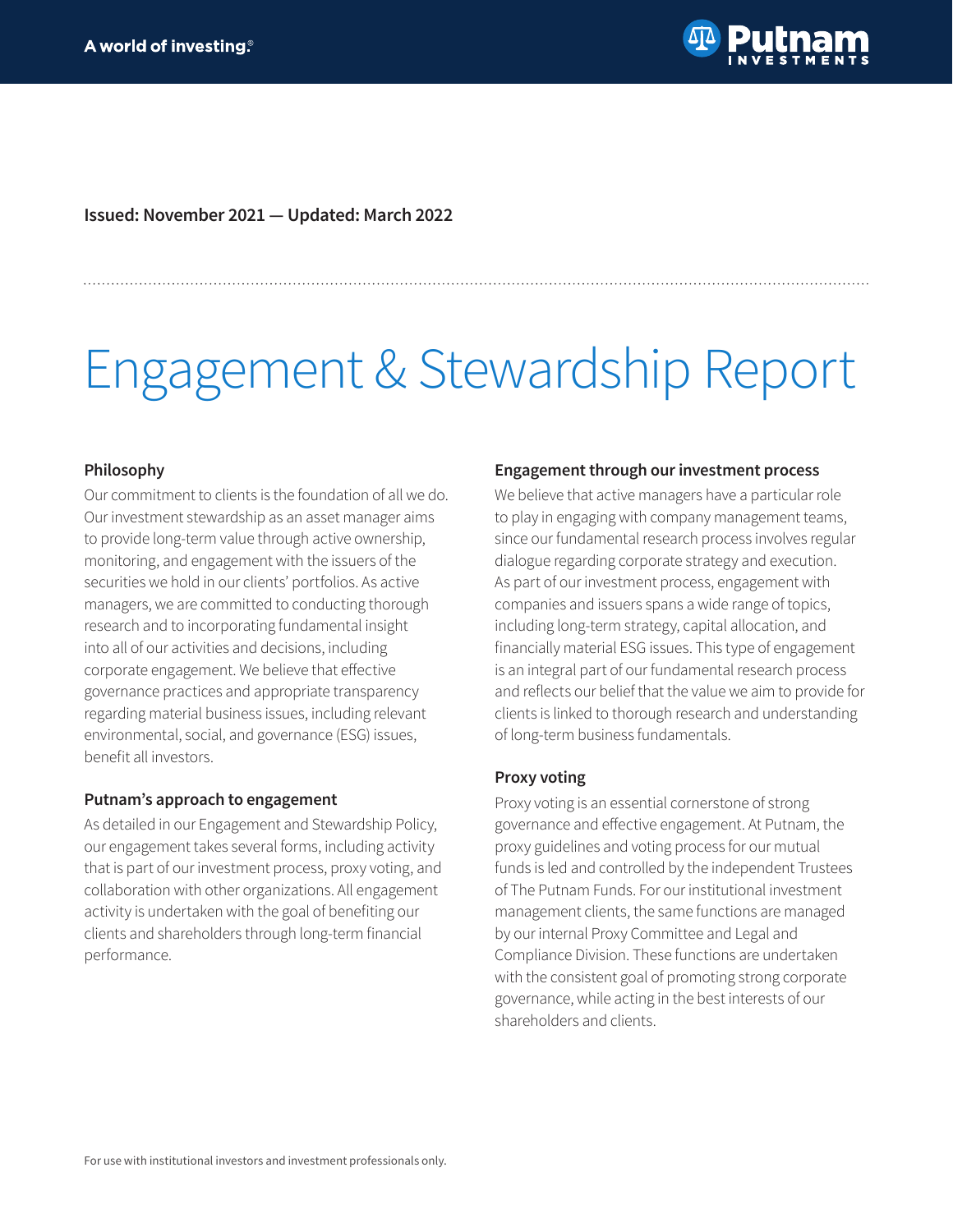#### **Collaboration and partnership**

Putnam Investments partners with a range of organizations to help advance the interests of investors and development of the financial marketplace, and to support economic growth. Similarly, we recognize the field of sustainable investing is actively growing and evolving, and each organization in this community has an opportunity to contribute to the field's advancement. We are advocates for improved and relevant ESG disclosure as well as the development of thoughtful and effective taxonomies and assessment frameworks. Our sustainable investing partnerships include affiliations with several organizations that support comparable goals. Given this philosophy, our ESG integration and engagement is guided by our internally developed materiality maps, which are inspired and guided by the work of the Sustainable Accounting Standards Board (SASB), where Putnam representatives serve as members of the Investor Advisory Group.

#### **Comm and tech Tech Materials (hardware)**  $(softmax)$ **and energy Utilities Consumer Healthcare Financials** Board structure and composition GOVERNANCE **GOVERNANCE** Management incentives, ownership, comp alignment Systemic risk management and leadership Corporate purpose, culture, and mission alignment Diversity, equity, and inclusion Employee well-being and development **SOCIAL** Supplier, distribution, and marketing management Product impact and customer well-being Pricing philosophy and access Privacy, data security, and data use Climate change risk Climate change mitigation and adaptation **ENVIRONMENTAL ENVIRONMENTAL** GHG emissions Energy intensity and renewable energy use Water intensity and stress Materials sourcing, intensity, and life-cycle management Biodiversity and ecosystems impact

# Putnam equity materiality map

Sources: Putnam as of 12/31/20. Inspired and

guided by the materiality mapping of SASB. The materiality mapping of SASB. The materiality mapping of SASB.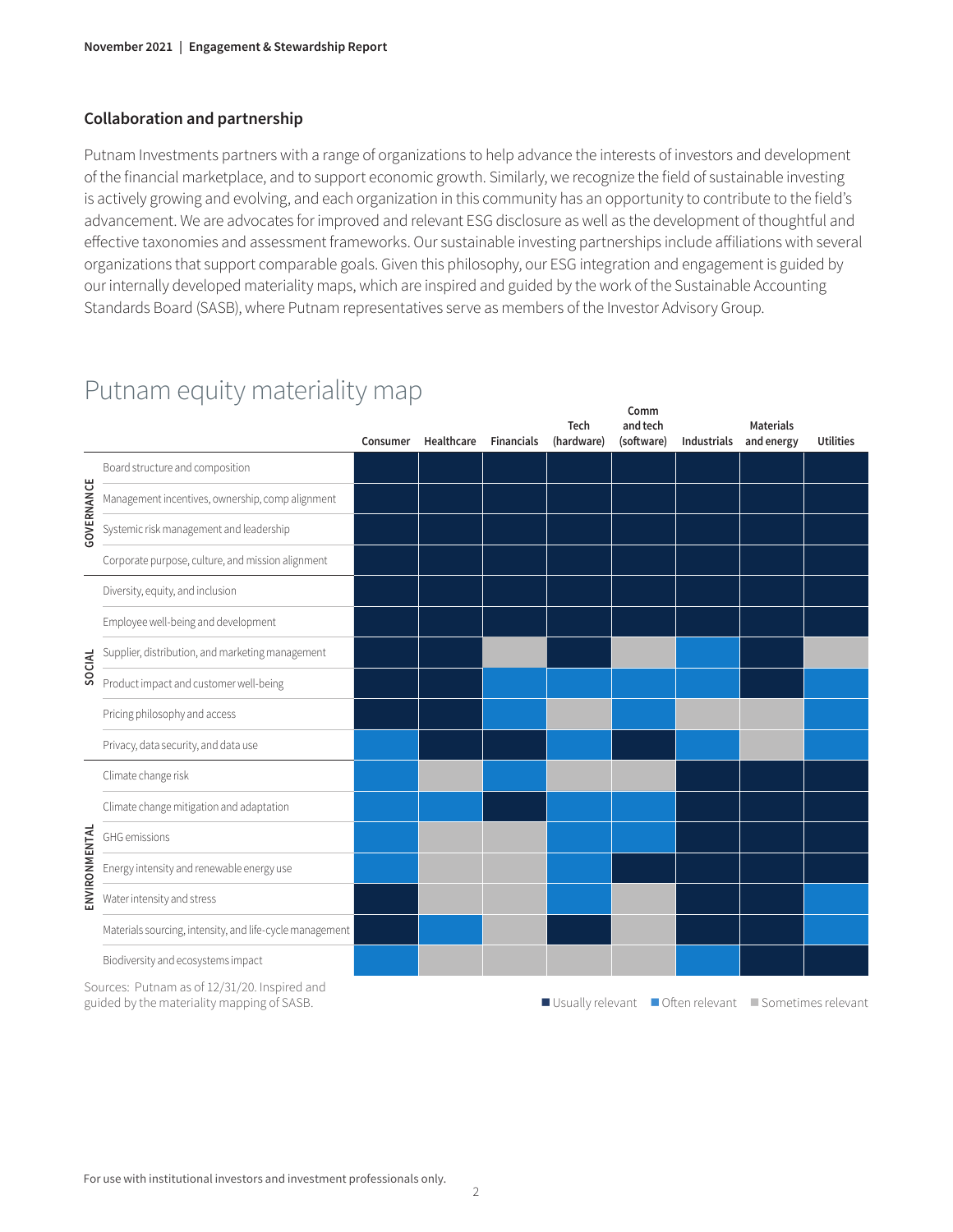|               |                                                          | Consumer | Healthcare | <b>Financials</b> | Technology | Communication | Industrials | Materials<br>and energy |  |  |
|---------------|----------------------------------------------------------|----------|------------|-------------------|------------|---------------|-------------|-------------------------|--|--|
| GOVERNANCE    | Board structure and composition                          |          |            |                   |            |               |             |                         |  |  |
|               | Management incentives, ownership, comp alignment         |          |            |                   |            |               |             |                         |  |  |
|               | Systemic risk management and leadership                  |          |            |                   |            |               |             |                         |  |  |
|               | Covenant/bondholder rights                               |          |            |                   |            |               |             |                         |  |  |
|               | Accounting and business ethics                           |          |            |                   |            |               |             |                         |  |  |
|               | Employee diversity, development, and well-being          |          |            |                   |            |               |             |                         |  |  |
|               | Safety, labor rights, equity                             |          |            |                   |            |               |             |                         |  |  |
| SOCIAL        | Supply chain, distribution, and marketing management     |          |            |                   |            |               |             |                         |  |  |
|               | Product safety                                           |          |            |                   |            |               |             |                         |  |  |
|               | Pricing philosophy and access                            |          |            |                   |            |               |             |                         |  |  |
|               | Privacy and data security                                |          |            |                   |            |               |             |                         |  |  |
|               | Climate change risk                                      |          |            |                   |            |               |             |                         |  |  |
|               | Climate change mitigation and adaptation                 |          |            |                   |            |               |             |                         |  |  |
| ENVIRONMENTAL | GHG emissions                                            |          |            |                   |            |               |             |                         |  |  |
|               | Water intensity and stress                               |          |            |                   |            |               |             |                         |  |  |
|               | Energy intensity and renewable energy use                |          |            |                   |            |               |             |                         |  |  |
|               | Materials sourcing, intensity, and life-cycle management |          |            |                   |            |               |             |                         |  |  |
|               | Biodiversity and ecosystems impact                       |          |            |                   |            |               |             |                         |  |  |
|               | Sources: Putnam as of 12/31/20 Inspired and              |          |            |                   |            |               |             |                         |  |  |

### Putnam corporate credit materiality map

Sources: Putnam as of 12/31/20. Inspired and

# Engagement through our investment process

#### **Investment relevance guides our focus**

As active managers, we are committed to conducting thorough fundamental research when pursuing investment opportunities for our clients. We conduct our research on companies in a variety of ways, including direct communication with management teams, participation in industry and customer conferences, and incorporation of relevant third-party and independent data and research. We integrate ESG analysis into our research process with a materiality-focused approach,

as relevant issues vary by sector, geography, asset class, and company context.

Our belief in the power of context-specific analysis extends to the analytical approaches to ESG integration taken across our equity and fixed income teams. This focus can be seen in our equity and corporate credit materiality maps, which show that material ESG issues vary according to business type. Additionally, our research and engagement activities have a forward-looking focus, with a goal of anticipating change related to relevant business issues. We believe that this forward-looking and context-specific research focus can be a key contributor to long-term investment results.

guided by the materiality mapping of SASB. The materiality mapping of SASB. The materiality mapping of SASB.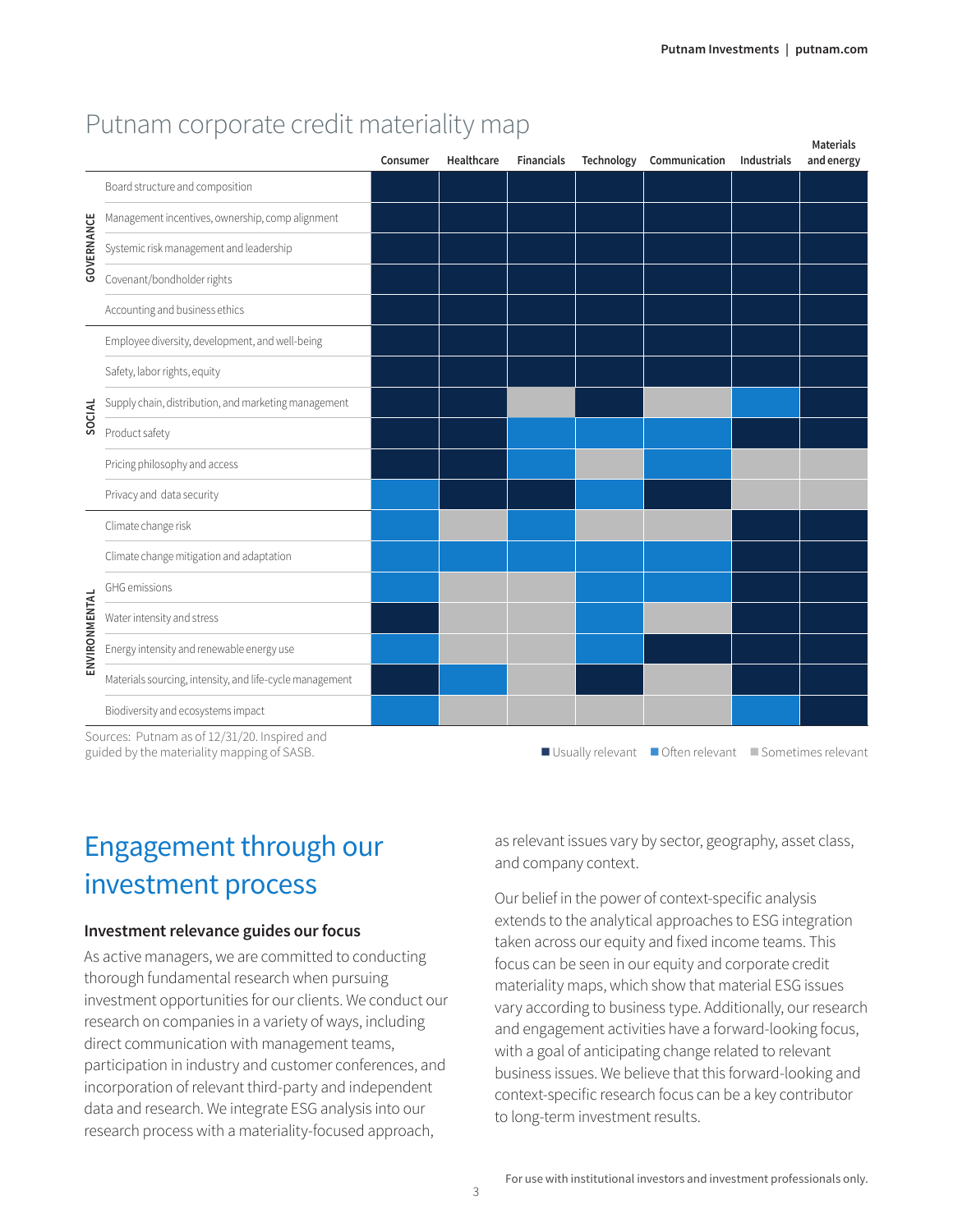Given differences in investment contexts and goals, individual portfolio managers, strategies, and funds within Putnam take varied approaches to ESG integration. However, what unites us as an investing team is a view that thoughtful ESG analysis can serve as a meaningful input in pursuit of strong returns and assessment of potential risk.

#### **Engagement and fundamental research**

Our investment engagement is an integral component of our fundamental research process and helps us to assess risk and identify opportunities. The vast majority of this type of engagement is done privately and directly with company management and directors. We believe engaging directly and privately leads to the most effective and candid communication, is most additive to our research process and mosaic of information gathering, and offers the greatest potential benefit to our clients.

As active managers, we proactively decide to own the securities that are held in our portfolios. This means that as a firm, we hold a relatively small subset of securities within an investment universe. We therefore typically view our engagement with companies as a collaborative process. We are able to bring a long-term investment perspective and an understanding of specific business context to our discussions with corporate leadership teams, including C-suite executives, corporate sustainability leaders, and board members. We engage on issues that are material and financially relevant for the specific company and industry, and we do not view our engagement as a platform for advocacy beyond these issues.

Beyond these research-focused discussions, we also frequently participate in outreach focused on corporate materiality assessments, corporate ESG disclosures, or specific governance and proxy-related issues.

Because our engagement is ongoing and typically focused on long-term strategic issues, it can be difficult and perhaps presumptuous to draw a direct link to tangible short-term outcomes. When we do identify specific outcomes, they are often indicators of longerterm progress regarding financially material ESG issues. For example, several companies in our portfolios have published inaugural sustainability reports, increased communication and disclosure of relevant ESG metrics, or made significant progress in identifying and managing material sustainability issues after work with multiple stakeholders, including our team.

#### **CEO letters**

In addition to the ongoing research described above, we send annual, individually tailored letters to the CEOs of our top equity holdings. In 2021, we sent these letters to companies representing approximately 50% of equity assets we manage as well as to selected top corporate credit holdings. This outreach identifies material sustainability issues specific to each company, acknowledging efforts to date and encouraging future progress.

As with our research process, in composing these letters we reference our materiality maps to guide our focus toward the most investment-relevant issues. This correspondence presents an opportunity for us to document what we view as the most material ESG issues for each company, to note our interest in issues where progress or performance might not be fully visible to outside audiences, and to provide a grounding for ongoing research and dialogue on these topics.

Over 60% of our 2021 letters received direct responses from company management teams within the first weeks after receipt. Many offered opportunities to continue our ongoing communication and deepen our understanding of the issues noted through subsequent calls and meetings. The resulting discussions have further enhanced our research process, contributing to our understanding of essential, material long-term business issues.

# Engagement themes

As noted above, our CEO letters are informed by our materiality maps, focused on issues that we believe to be material and financially relevant on a company-specific basis. In 2021, the most frequent topics addressed in our CEO letters were advocacy for improved ESG disclosures; diversity, equity, and inclusion and employee well-being; management of environmental intensity and climate risk mitigation; and product safety and access. For the first topic, advocacy for improved ESG disclosures, all of our letters included advocacy for consideration of the investment-relevant SASB and TCFD (Task Force on Climate-Related Financial Disclosures) standards. The composition of top themes was relatively consistent with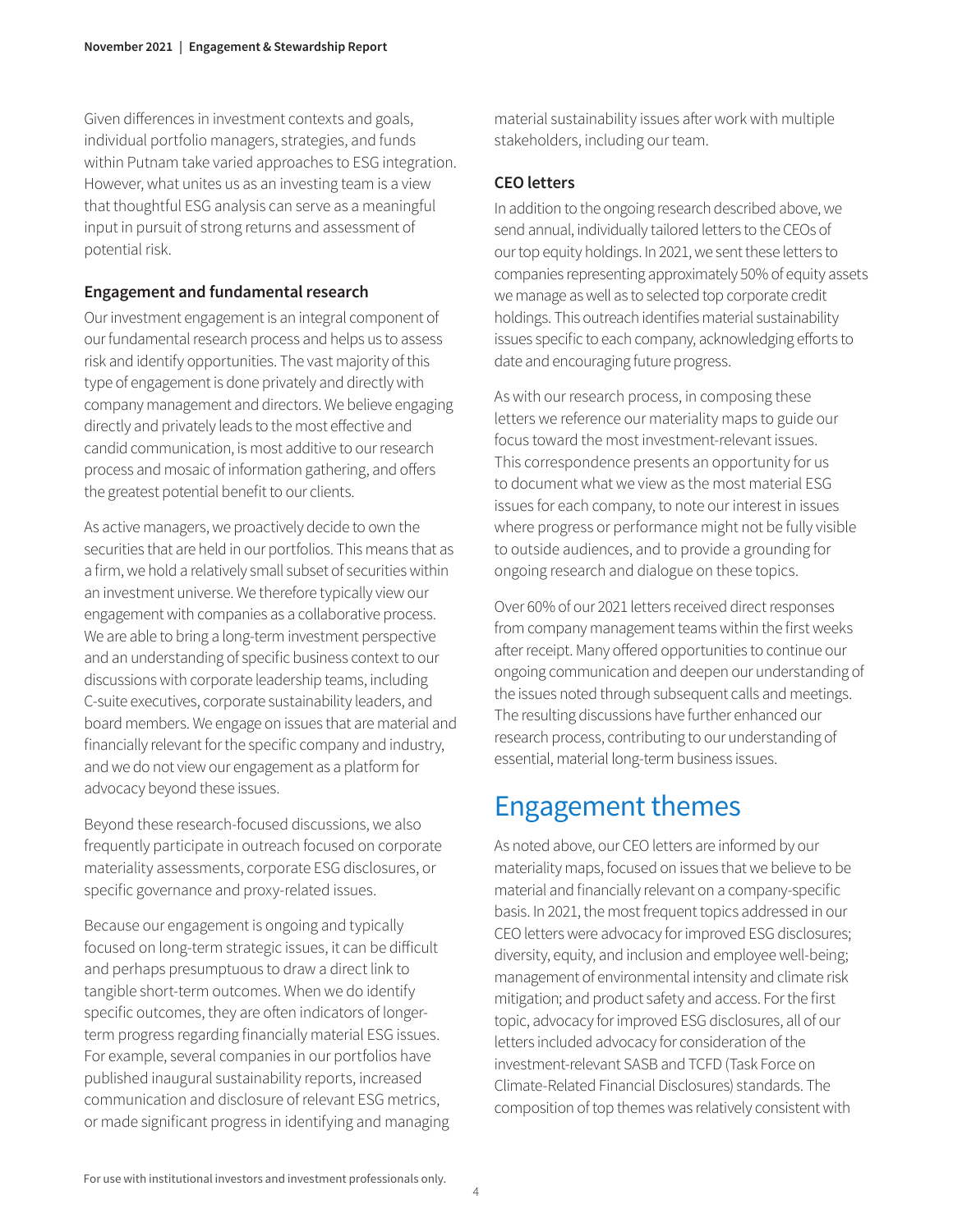### Issues addressed in CEO letters



2020, though the focus on diversity, equity, and inclusion and employee well-being was further heightened in 2021 compared with 2020. The following examples below give some further context for how the topics noted in CEO letters are addressed on an ongoing basis through our research and communications with management teams, and demonstrate the potential for impact over time.

#### **Improved ESG disclosures**

During 2021, all of our CEO letters included explicit advocacy for improved ESG disclosures. The simple and compelling rationale for this universal encouragement is that all forms of sustainability analysis rely on robust, accurate, timely, and relevant data as the foundation for effective strategy, engagement, progress, and decisionmaking. Though ESG-related corporate disclosures have been improving quickly in scope and quality, in many instances information is not yet easily accessible,

comparable, complete, or verifiable. Importantly, our primary focus is on disclosure of investment-relevant data, which is why Putnam's CEO letters specifically noted the SASB framework and the TCFD framework. Investors along with other stakeholders will benefit from progress in this area. As reported in "Putnam's 2020 Engagement and Stewardship Report" as well as in this 2021 report, our research and engagement focus in this area has contributed to improved disclosures (both more relevant and more complete) at a number of investee companies.

#### **Climate risk mitigation and environmental management**

This category includes a wide range of climate and resource-related issues, such as management of greenhouse gas emissions; water, energy, and material use; climate change risk assessment; and climate risk mitigation and adaptation. Some subtopics in this area

For use with institutional investors and investment professionals only.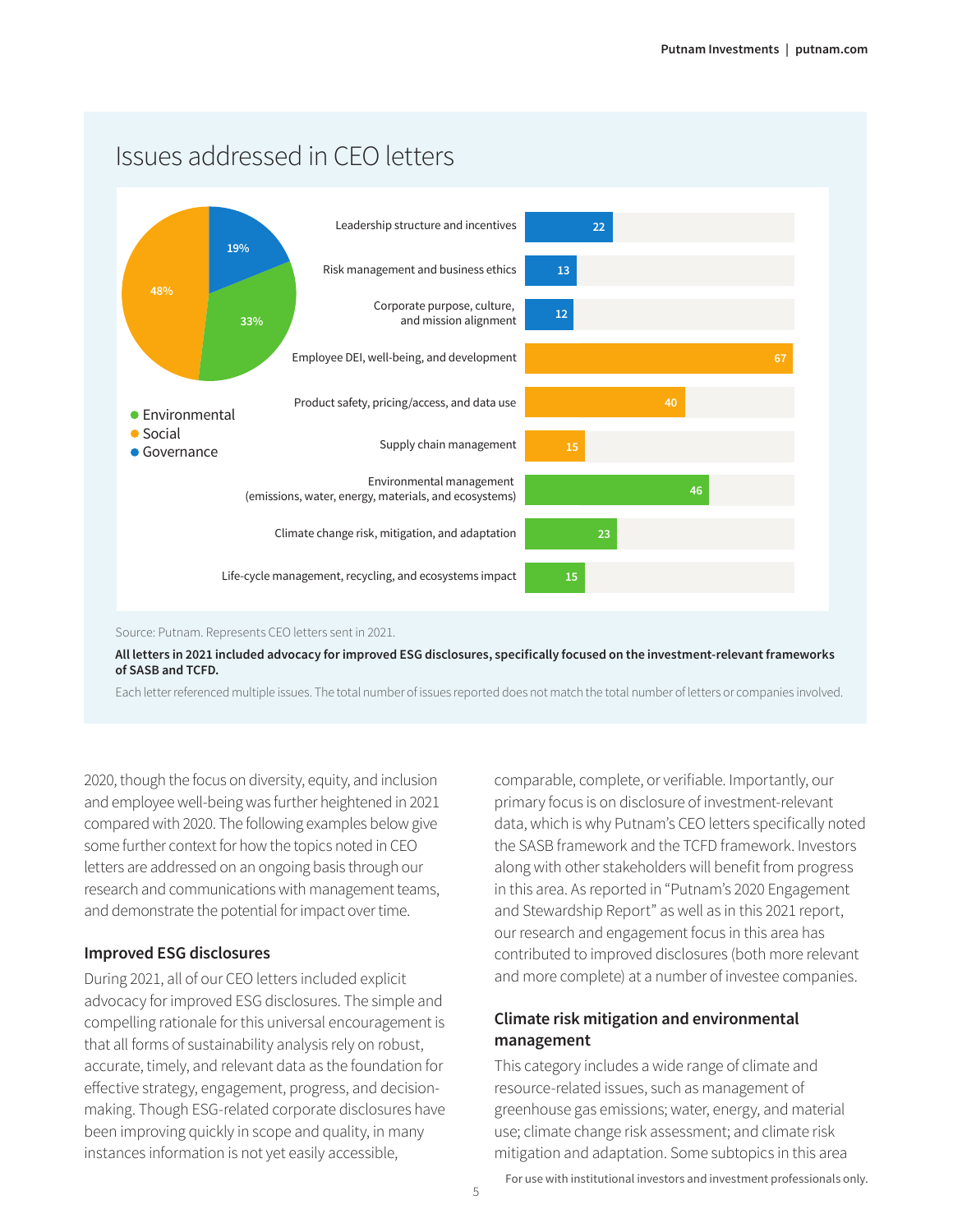relate to analysis and reporting, while others relate to product design, manufacturing processes, or operational management.

Climate risk mitigation and environmental management is a key focus because these issues present increasingly important risks and opportunities for businesses and investors. As extreme weather, resource availability issues, operational disruptions, and related social challenges increase, it is increasingly clear that companies that manage these issues effectively — and those that offer solutions — could benefit over time. Proactively analyzing and addressing climate change and focusing on mitigation and adaptation can help lower risk, improve operational resilience, and alleviate costs, all of which can contribute positively to long-term financial prospects. Improved efficiencies in resource intensity for water, energy, and materials can generate similar benefits.

During 2020 and 2021, we engaged with a leading ridesharing company, where Putnam's research had included discussions with corporate leadership regarding relevant environmental issues, social issues, and ESG disclosures since early 2019. This company has continued to increase both the breadth and depth of its environmental reporting and has improved its ESG reporting overall, incorporating a focus on materiality, environmental impact, economic impact, and safety. Additionally, the company has continued its advocacy work for more adoption of electric vehicles and continues to make progress in providing new healthcare and other benefits to drivers in certain areas.

We also continued our engagement with a large retail company on a wide range of social and environmental issues, including climate risk mitigation. This retail company's sustainability strategy and reporting continues to improve and evolve, and the company has made new commitments that go "beyond net zero" to aim for regenerative or net positive environmental impact. These goals and actions extend the company's environmental management efforts beyond its own operations to include priorities like protecting and restoring land and water resources.

During 2021, we also engaged with a large e-commerce company regarding its environmental management efforts, among other ESG issues. We discussed the company's efforts to improve the environmental

sustainability of packaging solutions, increase electrification of its delivery fleet, optimize transportation and delivery routes to decrease emissions, and improve the ability for customers to choose more climate-friendly products and manufacturers. This company has increased both the substance and the reporting of its environmental efforts over the past several years, setting clear goals for emissions reduction and renewable energy use, among other goals. Many of these environmental efforts have direct and indirect links to customer satisfaction and to costs.

These examples illustrate potential benefits of engaging through continuing dialogue with a long-term investment horizon. This approach allows time for investors to analyze relevant environmental issues and for company leadership teams to pursue enhanced action and disclosure. As described earlier in this report, multiyear progress like the examples above is often representative of a broader range of activity that supports effective corporate sustainability strategy.

#### **Diversity, equity, and inclusion and employee well-being**

As pandemic pressures on employees have compounded and support for action to advance racial justice in the United States has accelerated, corporate leaders have become more focused on diversity, equity, and inclusion (DEI) as well as employee well-being. Our research and engagement activity has similarly increased, with a goal of identifying corporate leadership in these areas that could contribute to long-term performance. Improvements in DEI along with a focus on worker well-being have potential to contribute to positive social outcomes and to create corporate-level benefits as well.

#### **For more detailed analysis of this topic, please see Putnam's research report, "Toward racial justice: Markers of corporate leadership in the United States," June 2021.**

Our team engaged in 2020 and 2021 with many companies on this set of topics, focused on advocating for improvement in corporate disclosures and on assessing corporate commitments along with potential impact. Some examples of engagement on this topic include conversations with a global apparel company about the importance of DEI to growing its team's expertise, with particular relevance within its product development and marketing functions. We also analyzed the company's expanded disclosures on employee diversity, especially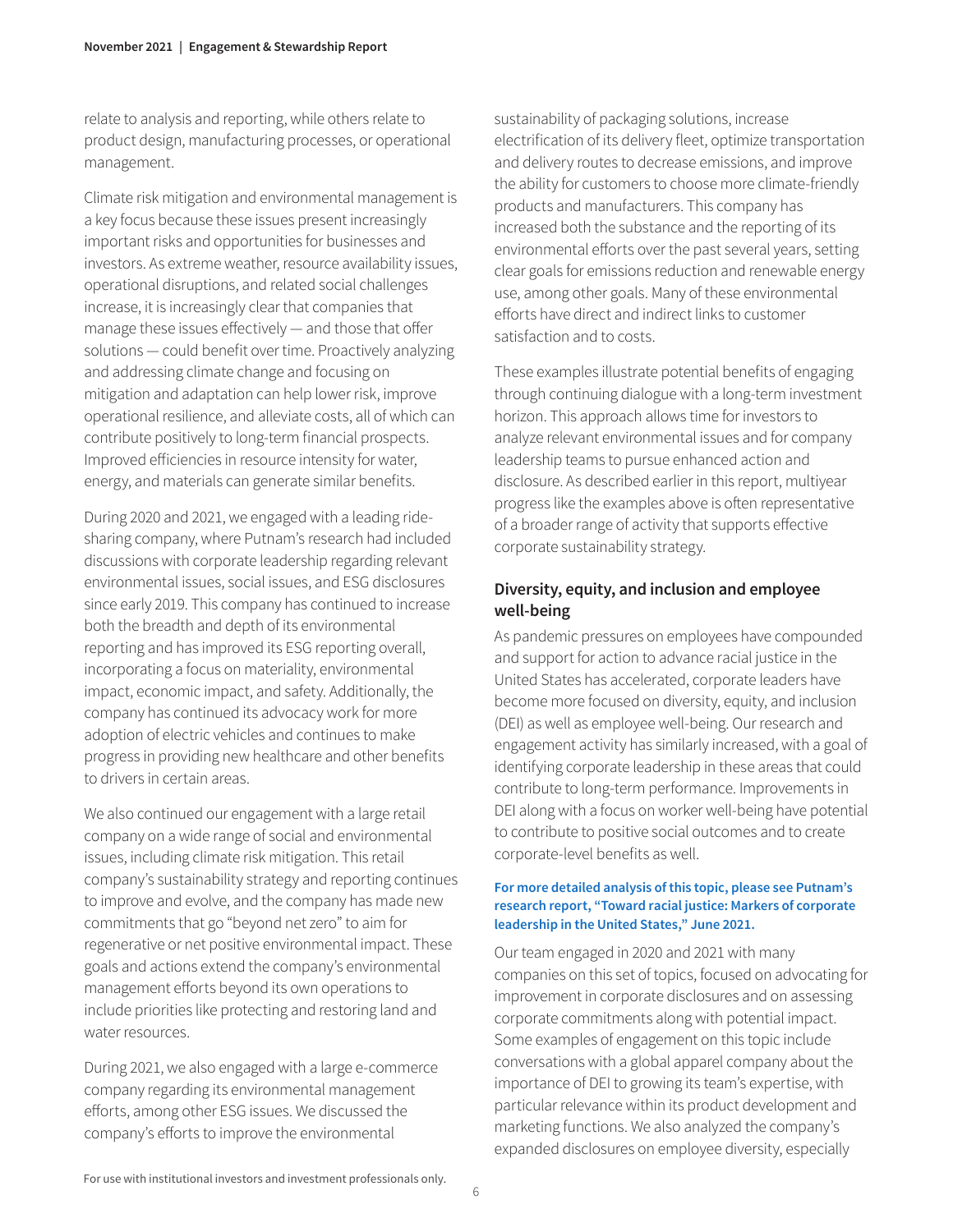noting areas of potential improvement. Finally, we discussed the renewed focus this apparel company has put into worker well-being, with programs related to financial and health literacy offered to female factory workers. These programs have benefited participants and also increased productivity. Looking ahead, our research will continue to monitor progress toward the company's commitments and links to long-term business potential.

An important aspect of our engagement and analysis is that it includes both quantitative and qualitative work. For example, our fundamental research approach allowed us to be in dialogue with corporate leadership teams as the pandemic developed throughout 2020 and into 2021, monitoring developments regarding worker well-being along the way. During this extended period, we saw many companies transition from an emergency-planning mode into more of an adapted operational mode, which revealed hidden strengths and vulnerabilities in many organizations. Some data in this area is quantifiable, such as certain worker safety metrics, but data for a newly emerging set of challenges is rarely tidy. Some of our greatest engagement and insight this past year has come from personal discussions with corporate leadership teams regarding worker well-being. In these conversations, the strategic details varied from company to company, but the focus on supporting internal teams was nearly universal. It is our belief that this form of direct, ongoing, less-structured dialogue is a vital complement to more formal analysis, advocacy, and engagement activity, especially when circumstances are rapidly evolving.

In our ongoing research engagement with companies, we will look for improving disclosure on diversity, equity, and inclusion as well as worker well-being, and will track related goals and performance across a wide range of companies. The characteristics of corporate leadership that our research has identified in this area include development of a context-relevant strategy, a multidimensional approach, a focus on effective partnerships, and a long-term commitment.

#### **Product safety and access**

Within this category of inquiry, we consider physical product safety, social and environmental product impacts, and access to products and services. Product safety is paramount to customer well-being and trust, which in turn are often linked to long-term revenue

growth and profitability. These issues are especially relevant for consumer, healthcare, technology, and financial services companies. Neglecting product safety can lead to customer harm as well as brand and reputational damage, which can have both direct and indirect financial implications.

Our work at Putnam includes several cases where we have engaged on product safety with medical technology companies. Since this type of business involves constant innovation and evolution of product design, it's especially important for investors to understand corporate management processes regarding product safety. When safety issues arise, we focus on understanding the circumstances that led to the lapse and the details of corrective action that is taken, with a goal of assessing whether the issue is specific or systemic in nature.

During 2020 and 2021, we engaged with a large medical technology company on certain product safety lapses and on the changes to oversight, design, and production that followed. This research was complemented by discussions with the company's peers and competitors to better understand how these organizations approach both innovation and product safety and access. Putnam's sustainable equity portfolios eventually sold holdings in one of these companies when the research concluded the outlook for customer-benefiting innovation was weaker than expected. The same portfolios continued to hold or add to positions in companies where this research added to our conviction about product safety processes and innovation prospects. Product safety remains a key focus of our ongoing research process in this area.

The issue of customer access — including availability and affordability of products and services — is also most commonly found within the technology, consumer, healthcare, and financial services sectors. Like product safety, access has important implications for customer well-being and social benefits. Within healthcare, for example, it's important for investors in pharmaceutical companies to understand product pricing strategies, which are directly connected to patient access as well as to corporate financial prospects. Other types of healthcare companies, like telemedicine providers, offer products that are inherently linked to increased access to care. Thoughtful approaches to pricing and access can expand market opportunities and can create long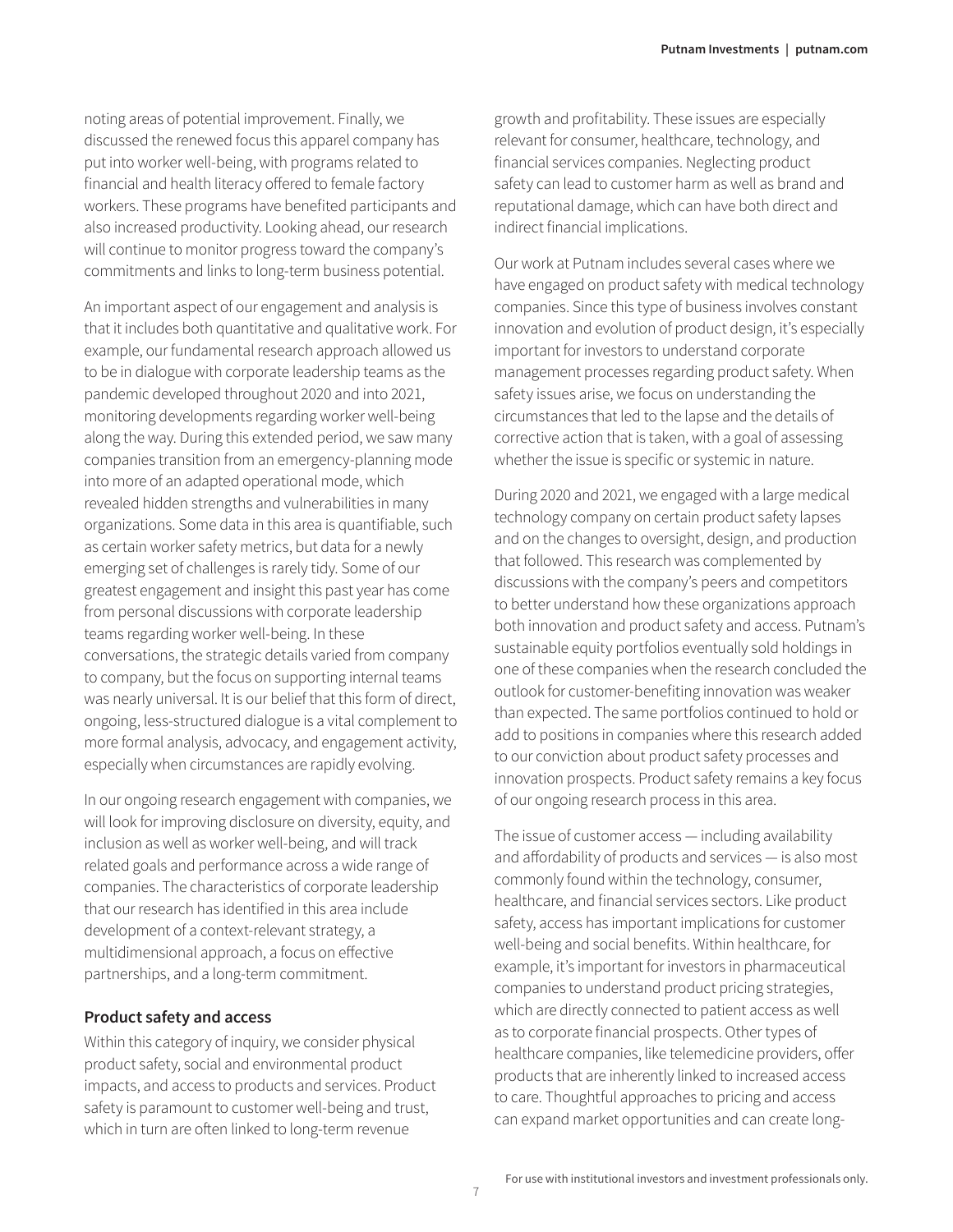term financial benefits. Our research and engagement throughout the healthcare sector consistently focuses on these issues.

Additionally, our team has engaged over the past few years with several financial service companies that are working to improve access by creating products and services that enable more individuals and businesses to be part of the formal banking and credit system. During 2021, we have continued to research companies within the payments and financial technology ecosystem to better understand the breadth and quality of services available to unbanked and underbanked individuals. For example, we extended discussions from prior years with a financial services company that had renewed its commitment to increasing access to payment services for underbanked individuals, after achieving original goals in 2020. This research also included analysis of newer efforts to support small-business access to digital payments as well as the company's role in distributing government support to individuals during the pandemic.

Looking forward, Putnam's research and engagement in this area includes focus on potential customer benefits of new technologies that improve costs of remittances and cross-border money transfers. This kind of engagement and research improves our understanding of the links between product access, innovation, and long-term business prospects.

# Engagement through the proxy voting process

Proxy voting is an essential cornerstone of strong governance and effective engagement. At Putnam, the proxy policy and voting process for our mutual funds is led and controlled by the independent Trustees of The Putnam Funds, while the same functions for our institutional investment management clients are managed by our internal Proxy Committee and Legal and Compliance Division. These functions are undertaken with the consistent goal of promoting strong corporate governance, acting in the best interests of our shareholders and clients.

#### **The Putnam Funds**

Putnam and the Trustees of The Putnam Funds are committed to managing the Funds in the best interests of shareholders. The Trustees have long been active in voting the Funds' proxies on behalf of Fund shareholders, in the belief that the proxy-voting process is a significant means of addressing crucial corporate governance issues and encouraging corporate actions that enhance shareholder value.

The Putnam Funds have had detailed proxy-voting guidelines in place for many years. Each year, the Board Policy and Nominating Committee of the Board of Trustees reviews the proxy-voting guidelines and considers whether any changes are appropriate, recommending any changes to the proxy-voting guidelines to the Trustees for approval. The Funds' proxyvoting guidelines emphasize the need for strong boards that are effectively independent of company management and that are held strictly accountable for the long-term performance and conduct of their companies. The guidelines make it clear that the Trustees will support boards that recognize these duties and meet the strict independence and governance standards by generally voting for proposals approved by these boards, as long as the proposals are consistent in all other respects with any more specific requirements of the guidelines. The Trustees will withhold support from boards that do not meet these standards, either in fact or in spirit.

The Trustees are mindful of emerging best practices in the areas of corporate governance, environmental stewardship and sustainability, and social responsibility. Recognizing that these matters may, in some instances, bear on investment performance, they may from time to time be considerations in the Funds' voting decisions.

The independent Trustees of The Putnam Funds, through the Trustees' Board Policy and Nominating Committee and with the assistance of the Director of Proxy Voting and Corporate Governance, a member of the Trustees' independent administrative staff, exercise control over the Funds' proxy voting. The Funds have retained Institutional Shareholder Services (ISS) to process the Funds' votes. Although the Funds may receive proxy-related research from ISS or other proxy-voting services, neither ISS nor any other service makes any decision on how to vote the Funds' proxies.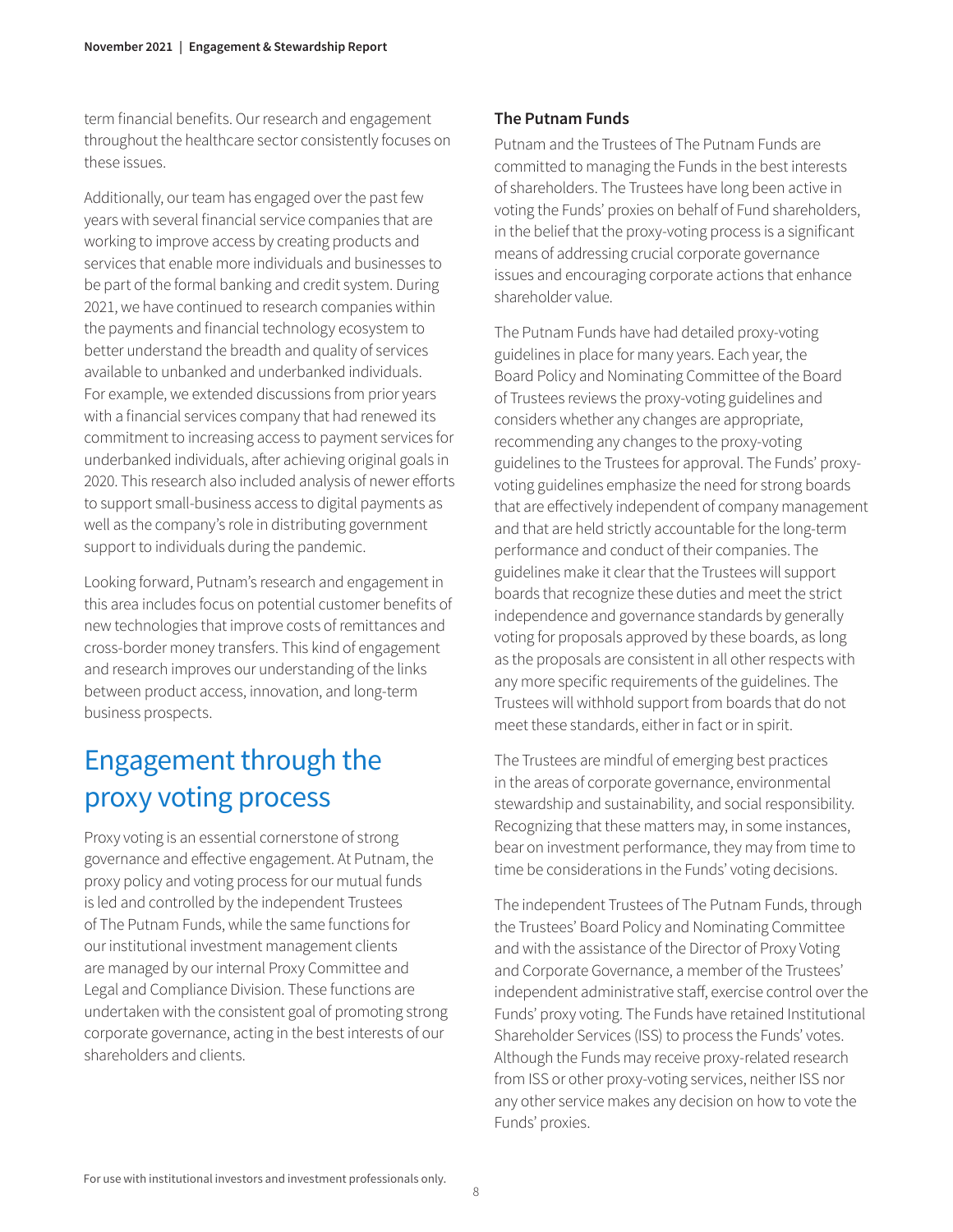The following charts illustrate the global proxy-voting activity for The Putnam Funds for the period July 1, 2020–June 30, 2021.

#### **Management proposals**

The Funds voted with management on 10,254 proposals, and against management on 1,104 proposals. The Funds also abstained from voting on 1 proposal.



# Mutual fund management proposals by category



Source: Putnam. Represents global proxy-voting activity for The Putnam Funds for the period July 1, 2020–June 30, 2021.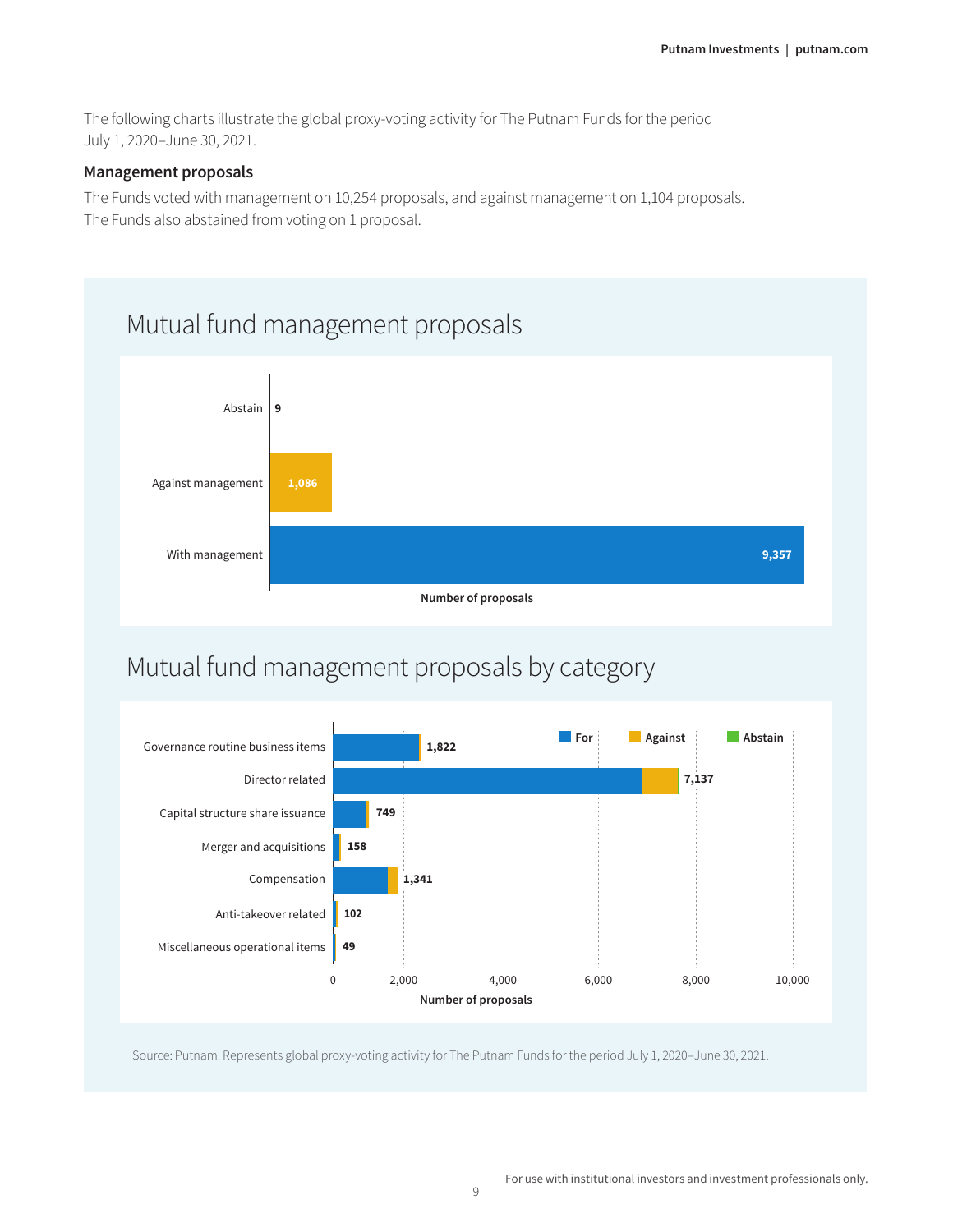#### **Shareholder proposals**

In some markets around the world, shareholders of a company are given the right to present issues to be voted on at the annual general meeting. Shareholder proposals are nonbinding votes that are often opposed by management. During the period July 1, 2020–June 30, 2021, there were 438 shareholder proposals relating to companies within the Funds' portfolios seeking a vote on ESG matters: 56 (13%) addressed environmental issues, 90 (21%) addressed social issues, and 292 (67%) addressed governance issues. In evaluating shareholder proposals relating to environmental and social initiatives, the Funds take into account the relevance of the proposal to the company's business and the practicality of implementing the proposal, including the impact on the company's business activities, operations, and stakeholders. Shareholder proposals related to environmental and social issues are often overly broad and difficult to implement. Shareholder proposals related to governance issues often relate to such matters as separating the CEO and board chair roles, the right to act by written consent, and company-specific article amendments.



Source: Putnam. Represents global proxy-voting activity for The Putnam Funds for the period July 1, 2020–June 30, 2021.

#### **Putnam's institutional investment management clients**

Putnam believes the voting of proxies can be an important tool for institutional investors to promote best practices in corporate governance. Putnam's voting policies are rooted in our views that: (1) strong, independent corporate governance is important to long-term company financial performance and (2) long-term investors' active engagement with company management, including through the proxyvoting process, strengthens issuer accountability and overall market discipline, potentially reducing risk and improving returns over time. Putnam votes all proxies in the best interests of its clients as investors. In Putnam's view, strong corporate governance policies, most notably oversight by an independent board of qualified directors, best serve investors' interests. Putnam will vote proxies and maintain records of voting of shares for which Putnam has proxyvoting authority in accordance with its fiduciary obligations and applicable law.

Putnam has adopted a set of procedures and guidelines that cover all accounts for which Putnam has proxy-voting authority. Some clients, such as the Putnam mutual funds, elect to vote their own proxies.

Putnam has a Proxy Committee composed of senior investment professionals. The Proxy Committee is responsible for setting general policy as to proxy voting. The Committee reviews procedures and the guidelines annually, approves any amendments considered to be advisable, and considers special proxy issues as they may arise from time to time.

Putnam maintains written voting guidelines setting forth voting positions determined by the Proxy Committee on those issues believed most likely to arise day to day. The guidelines may call for votes normally to be cast in favor of or opposed to a matter or may deem the matter an item to be referred to investment professionals on a case-by-case basis.

Putnam's Legal and Compliance Division administers the firm's proxy voting through a proxy manager who, in turn, instructs a proxy-voting service, which is currently Glass Lewis & Co. (Glass Lewis), to process proxy votes for our client accounts. Although Glass Lewis may supply proxyrelated research to Putnam, Glass Lewis does not make any decisions on how to vote client proxies. The Putnam proxy manager, with supervision from senior members of Putnam's Legal and Compliance Division, oversees the proxy administration work of Glass Lewis.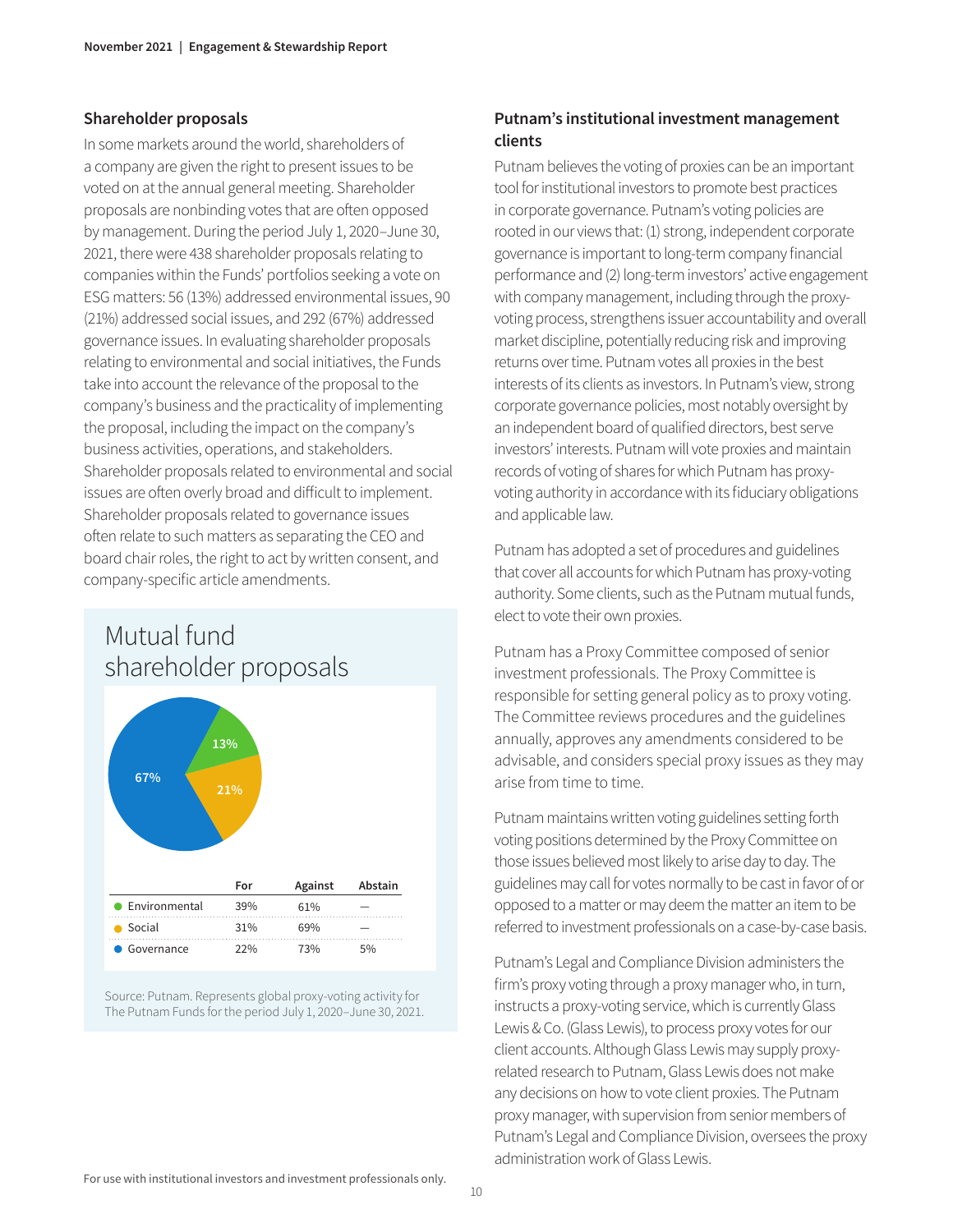The following charts illustrate the global proxy-voting activity for Putnam's institutional investment management accounts for the period July 1, 2020–June 30, 2021.

#### **Management proposals**

For our institutional accounts, we voted with management on 13,548 proposals and against management on 1,248 proposals; additionally, we abstained on 46 proposals.



## Institutional account management proposals by category



Source: Putnam. Represents global proxy-voting activity for Putnam's institutional investment management accounts for the period July 1, 2020–June 30, 2021.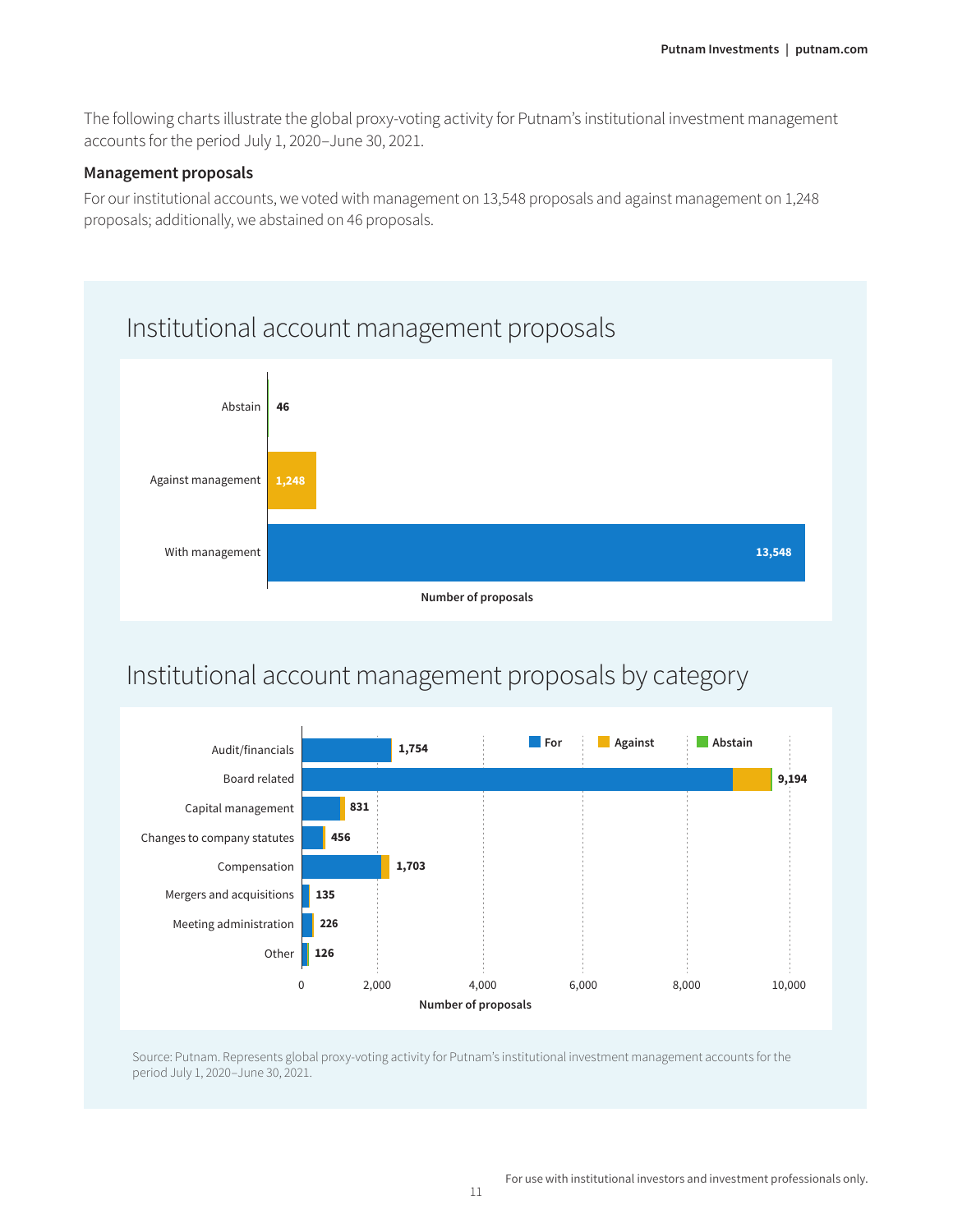#### **Shareholder proposals**

In some markets around the world, shareholders of a company are given the right to present issues to be voted on at the annual general meeting.

During the period July 1, 2020–June 30, 2021, there were 391 shareholder proposals relating to companies within our institutional client portfolio holdings seeking a vote on ESG matters: 55 (14%) addressed environmental issues, 106 (28%) addressed social issues, and 230 (58%) addressed governance issues.

### Institutional account shareholder proposals



Source: Putnam. Represents global proxy-voting activity for Putnam's institutional investment management accounts for the period July 1, 2020–June 30, 2021.

### Engagement through partnership and collaboration

Our participation in collaborative engagements is informed by assessment of client benefit, investment relevance, potential impact, clarity of focus, and resource efficiency. We categorize our engagements by those that specifically relate to sustainable investing and ESG integration and those that relate to Putnam's broader business, industry, and civic involvement.



#### For use with institutional investors and investment professionals only.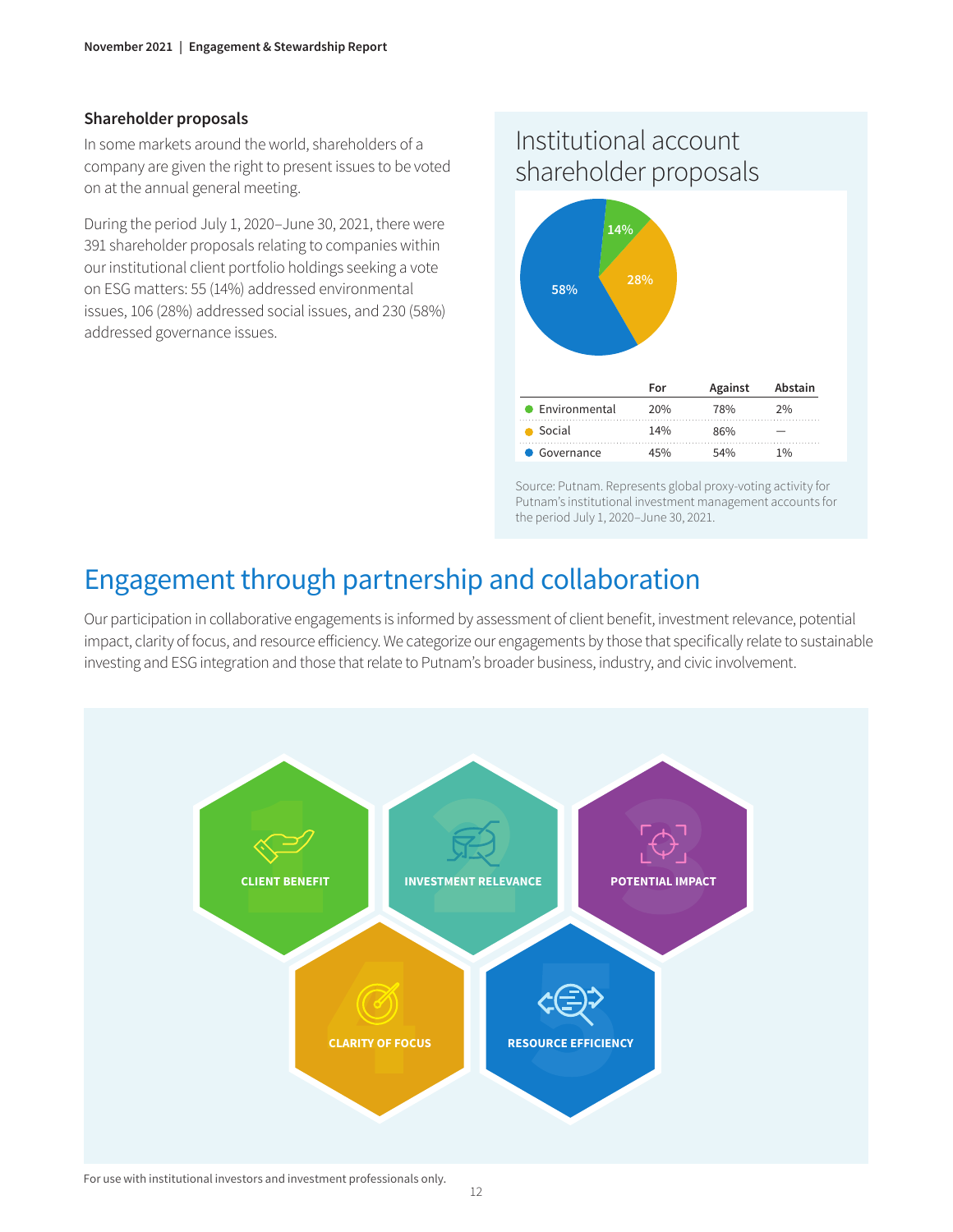# Sustainable investing and ESG-related partnerships and affiliations

We recognize that the field of sustainable investing is actively growing and evolving, and each organization in this community has an opportunity to contribute to the field's advancement. We are advocates for improved and relevant ESG disclosure as well as the development of thoughtful and effective taxonomies and assessment frameworks. Our partnerships include affiliations with several organizations that support similar goals:

Boston Association of Institutional Investors

CDP (formerly Carbon Disclosure Project)

Santa Fe Institute

Sustainable Accounting Standards Board (SASB)/ Value Reporting Foundation

SASB Investor Advisory Group (IAG)

United Nations Principles for Responsible Investing (UN PRI)

UN PRI Global Policy Reference Group

# Putnam Investments' key industry/civic affiliations

Putnam Investments partners with a range of organizations to help advance the interests of investors and development of the financial marketplace, and to support economic growth. The firm aims to support critical areas of importance for clients and the broader community. Our key partnerships include:

#### **Regional and local business development and economic growth**

Associated Industries of Massachusetts (AIM) Boston College – Chief Executives' Club Greater Boston Chamber of Commerce MassChallenge Fintech Mass High Tech Council Massachusetts Competitive Partnership The New England Council

#### **U.S. public policy**

American Council for Capital Formation (ACCF) American Enterprise Institute

#### **Industry relations and shareholder advocacy**

Boston Asset Management Association Inc. Insured Retirement Institute (IRI) Center for Capital Markets Competitiveness Council of Institutional Investors Investment Company Institute – (ICI) National Investment Company Service Association (NICSA) Securities Industry and Financial Markets Association (SIFMA)

#### **Charitable/volunteering partnerships**

American Red Cross BLK Capital Invest in Girls The Partnership Inc. The Posse Foundation Simmons Leadership Conference The Toigo Foundation United Way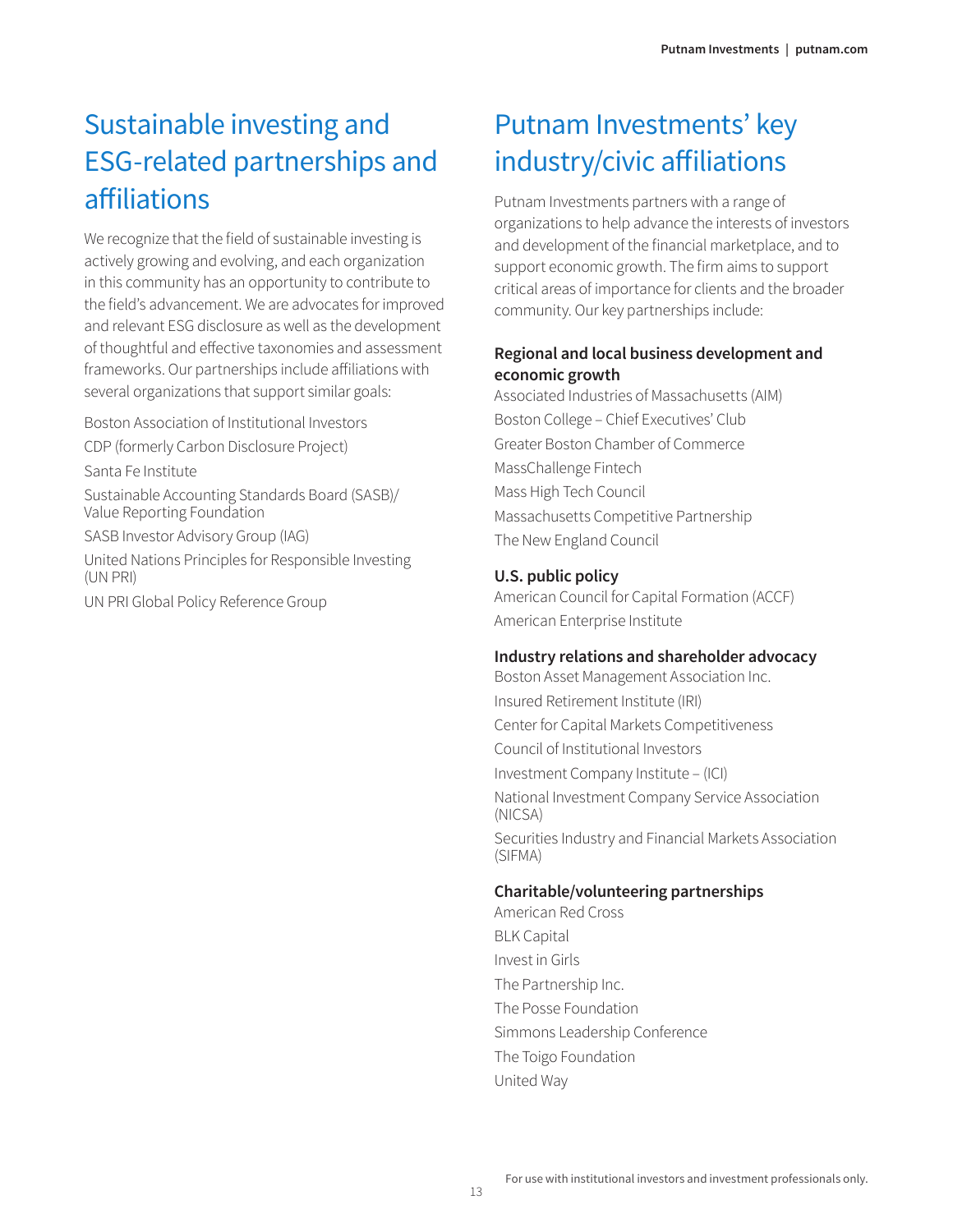# 2021 Overview of Putnam letters to corporate CEOs

*Material sustainability issues where we engaged with a goal of increasing our understanding as long-term, active, fundamental investors.*

|                                                                               | GOVERNANCE                                   |                                                   |                                                                  |                                                                    | <b>SOCIAL</b>                             |                                                                     |                                                              | <b>ENVIRONMENTAL</b>                                                                      |                                                                     | <b>DISCLOSURE</b>                         | <b>IMPACT</b>                            |
|-------------------------------------------------------------------------------|----------------------------------------------|---------------------------------------------------|------------------------------------------------------------------|--------------------------------------------------------------------|-------------------------------------------|---------------------------------------------------------------------|--------------------------------------------------------------|-------------------------------------------------------------------------------------------|---------------------------------------------------------------------|-------------------------------------------|------------------------------------------|
|                                                                               | Leadership<br>structure<br>and<br>incentives | Risk<br>manage-<br>ment<br>and business<br>ethics | Corporate<br>purpose,<br>culture,<br>and<br>mission<br>alignment | <b>Employee</b><br>DEI, well-<br>being,<br>and<br>develop-<br>ment | <b>Supply</b><br>chain<br>manage-<br>ment | <b>Product</b><br>safety,<br>pricing/<br>access,<br>and data<br>use | Climate<br>change<br>risk,<br>mitigation,<br>adapta-<br>tion | Environmental<br>management<br>(emissions,<br>water, energy,<br>materials,<br>ecosystems) | Lifecycle<br>manage-<br>ment,<br>recycling,<br>ecosystems<br>impact | Advocacy<br>for<br>improved<br>disclosure | Impact<br>assess-<br>ment of<br>products |
| <b>TOTALS &gt;</b>                                                            | 22                                           | 13                                                | 12                                                               | 67                                                                 | 15                                        | 40                                                                  | 23                                                           | 46                                                                                        | $15\,$                                                              | 113                                       | 42                                       |
| <b>TICKER</b>                                                                 |                                              |                                                   |                                                                  |                                                                    |                                           |                                                                     |                                                              |                                                                                           |                                                                     |                                           |                                          |
| <b>ADBE</b>                                                                   |                                              | $\bullet$                                         |                                                                  | $\bullet$                                                          |                                           |                                                                     | $\bullet$                                                    | $\bullet$                                                                                 |                                                                     | $\bullet$<br>$\bullet$                    |                                          |
| AES<br>GOOGL                                                                  |                                              |                                                   |                                                                  | $\bullet$                                                          |                                           | $\bullet$                                                           | $\bullet$                                                    |                                                                                           |                                                                     | $\bullet$                                 |                                          |
| AMZN<br>AEE                                                                   |                                              |                                                   |                                                                  | $\bullet$                                                          | $\bullet$                                 |                                                                     |                                                              | $\bullet$                                                                                 | $\bullet$                                                           | $\bullet$                                 |                                          |
|                                                                               |                                              | $\bullet$                                         |                                                                  |                                                                    |                                           | $\bullet$                                                           |                                                              | $\bullet$                                                                                 |                                                                     | $\bullet$                                 |                                          |
| AMT<br>AMGN                                                                   |                                              |                                                   |                                                                  | $\bullet$                                                          |                                           | $\bullet$                                                           |                                                              | $\bullet$                                                                                 |                                                                     | $\bullet$                                 |                                          |
| <b>AAPL</b>                                                                   |                                              |                                                   |                                                                  | $\bullet$<br>$\bullet$                                             | $\bullet$                                 | $\bullet$                                                           |                                                              | $\bullet$<br>$\bullet$                                                                    | $\bullet$                                                           | $\bullet$<br>$\bullet$                    |                                          |
|                                                                               |                                              |                                                   |                                                                  | $\bullet$                                                          |                                           |                                                                     |                                                              |                                                                                           |                                                                     |                                           | $\bullet$<br>$\bullet$                   |
| AMAT<br>ASML                                                                  |                                              |                                                   |                                                                  |                                                                    | $\bullet$                                 |                                                                     |                                                              | $\bullet$                                                                                 | $\bullet$                                                           | $\bullet$                                 |                                          |
| $\frac{\overline{AZN.L}}{\overline{AVY}}$                                     |                                              |                                                   |                                                                  |                                                                    |                                           |                                                                     |                                                              | $\bullet$                                                                                 |                                                                     | $\bullet$                                 | $\bullet$                                |
|                                                                               |                                              |                                                   |                                                                  |                                                                    |                                           |                                                                     |                                                              |                                                                                           |                                                                     | $\bullet$                                 | ٠                                        |
| AXAF.PA                                                                       |                                              |                                                   |                                                                  |                                                                    |                                           |                                                                     |                                                              |                                                                                           |                                                                     |                                           |                                          |
| <b>AZEK</b>                                                                   |                                              |                                                   |                                                                  | $\bullet$                                                          |                                           |                                                                     |                                                              | $\bullet$                                                                                 | $\bullet$                                                           | $\bullet$                                 |                                          |
| BLL<br>BAC<br>BAX<br>BLK<br>BLK<br>CHTR<br>CHG<br>COO<br>CREE<br>COO<br>CREE  | $\bullet$                                    |                                                   |                                                                  | $\bullet$                                                          |                                           |                                                                     |                                                              |                                                                                           |                                                                     | ٠                                         |                                          |
|                                                                               |                                              |                                                   |                                                                  |                                                                    |                                           |                                                                     |                                                              |                                                                                           |                                                                     |                                           |                                          |
|                                                                               | $\bullet$                                    |                                                   |                                                                  |                                                                    |                                           |                                                                     |                                                              |                                                                                           |                                                                     | $\bullet$                                 |                                          |
|                                                                               |                                              |                                                   |                                                                  |                                                                    |                                           |                                                                     |                                                              |                                                                                           |                                                                     |                                           | $\bullet$                                |
|                                                                               | $\bullet$                                    |                                                   | $\bullet$                                                        | $\bullet$                                                          |                                           |                                                                     | $\bullet$                                                    | $\bullet$                                                                                 |                                                                     | $\bullet$                                 |                                          |
|                                                                               | $\bullet$                                    |                                                   |                                                                  | $\bullet$                                                          |                                           |                                                                     |                                                              |                                                                                           |                                                                     | -                                         |                                          |
|                                                                               |                                              |                                                   |                                                                  | $\bullet$                                                          | $\bullet$                                 |                                                                     |                                                              |                                                                                           |                                                                     | $\bullet$                                 | $\bullet$                                |
|                                                                               | $\bullet$                                    | $\bullet$                                         |                                                                  |                                                                    |                                           |                                                                     |                                                              |                                                                                           |                                                                     | $\bullet$                                 |                                          |
|                                                                               |                                              |                                                   |                                                                  |                                                                    |                                           |                                                                     |                                                              |                                                                                           |                                                                     | $\bullet$                                 |                                          |
|                                                                               |                                              |                                                   |                                                                  |                                                                    | $\bullet$                                 |                                                                     |                                                              | $\bullet$                                                                                 |                                                                     | $\bullet$                                 | $\bullet$                                |
| CRWD<br>CVS                                                                   |                                              |                                                   |                                                                  | $\bullet$                                                          |                                           |                                                                     |                                                              |                                                                                           |                                                                     |                                           |                                          |
|                                                                               |                                              |                                                   |                                                                  | $\bullet$                                                          |                                           | $\bullet$                                                           |                                                              | $\bullet$                                                                                 |                                                                     | $\bullet$                                 |                                          |
| $\frac{\overline{\text{DHR}}}{\text{DXCM}}$                                   |                                              |                                                   |                                                                  | $\bullet$                                                          |                                           | $\bullet$                                                           |                                                              |                                                                                           |                                                                     | $\bullet$<br>$\bullet$                    | $\bullet$                                |
|                                                                               |                                              |                                                   |                                                                  | $\bullet$                                                          |                                           |                                                                     |                                                              |                                                                                           |                                                                     |                                           |                                          |
| DOCU<br>DT<br>ECL<br>EW<br>LLY                                                |                                              |                                                   |                                                                  | $\bullet$                                                          |                                           | $\bullet$                                                           |                                                              |                                                                                           |                                                                     | ٠                                         |                                          |
|                                                                               |                                              |                                                   |                                                                  | $\overline{\phantom{a}}$                                           |                                           |                                                                     |                                                              |                                                                                           |                                                                     |                                           |                                          |
|                                                                               |                                              |                                                   |                                                                  | $\bullet$                                                          |                                           | $\bullet$                                                           |                                                              |                                                                                           |                                                                     | ۰                                         |                                          |
|                                                                               |                                              |                                                   |                                                                  |                                                                    |                                           |                                                                     |                                                              |                                                                                           |                                                                     |                                           |                                          |
| <b>ETSY</b><br>EURA.PA                                                        |                                              |                                                   |                                                                  | $\bullet$<br>$\bullet$                                             |                                           |                                                                     | $\bullet$                                                    |                                                                                           |                                                                     | $\bullet$<br>$\bullet$                    | $\bullet$                                |
|                                                                               |                                              |                                                   |                                                                  |                                                                    |                                           | ٠                                                                   |                                                              |                                                                                           |                                                                     | ٠                                         | ٠                                        |
| EVBG<br>FIS<br>FRC                                                            |                                              |                                                   | $\bullet$                                                        | $\bullet$                                                          |                                           |                                                                     |                                                              |                                                                                           |                                                                     |                                           | $\bullet$                                |
|                                                                               |                                              |                                                   |                                                                  | $\bullet$                                                          |                                           | $\bullet$                                                           |                                                              |                                                                                           |                                                                     | $\bullet$                                 |                                          |
| FTV5 CVPFD                                                                    |                                              |                                                   |                                                                  |                                                                    |                                           |                                                                     |                                                              |                                                                                           |                                                                     |                                           | $\bullet$                                |
|                                                                               | $\bullet$<br>$\bullet$                       |                                                   |                                                                  |                                                                    | $\bullet$                                 |                                                                     |                                                              | ٠                                                                                         |                                                                     | $\bullet$                                 |                                          |
|                                                                               |                                              |                                                   | $\bullet$                                                        | $\bullet$                                                          |                                           |                                                                     |                                                              |                                                                                           |                                                                     | $\bullet$                                 |                                          |
|                                                                               |                                              |                                                   |                                                                  | $\bullet$                                                          |                                           |                                                                     |                                                              |                                                                                           |                                                                     |                                           |                                          |
|                                                                               | $\bullet$                                    |                                                   | $\bullet$                                                        |                                                                    |                                           |                                                                     |                                                              |                                                                                           |                                                                     |                                           |                                          |
|                                                                               |                                              |                                                   |                                                                  |                                                                    |                                           |                                                                     |                                                              |                                                                                           |                                                                     |                                           |                                          |
| <u>FLYSUV</u><br>FCX<br>GEL<br>GDDY<br>HAS<br>HAS<br>HULAS<br>HILLAS<br>MULAS |                                              |                                                   |                                                                  |                                                                    |                                           | ٠                                                                   |                                                              | $\bullet$                                                                                 | $\bullet$                                                           | $\bullet$                                 | ٠                                        |
|                                                                               |                                              |                                                   |                                                                  |                                                                    |                                           |                                                                     |                                                              |                                                                                           |                                                                     |                                           |                                          |
| $\frac{\frac{\text{MLHR}}{\text{MLHR}}}{\frac{\text{HLT}}{\text{HOLX}}}\n$    |                                              |                                                   |                                                                  | $\bullet$                                                          |                                           |                                                                     |                                                              |                                                                                           |                                                                     | $\bullet$                                 | $\bullet$                                |
|                                                                               | $\bullet$                                    |                                                   |                                                                  | $\bullet$                                                          |                                           |                                                                     | ė                                                            | $\bullet$                                                                                 |                                                                     | $\bullet$                                 |                                          |
| $\frac{HD}{HON}$                                                              |                                              |                                                   |                                                                  |                                                                    |                                           |                                                                     |                                                              |                                                                                           |                                                                     |                                           | $\bullet$                                |
| $\frac{\overline{IDXX}}{\overline{NGVT}}$                                     |                                              |                                                   |                                                                  | $\bullet$                                                          |                                           | $\bullet$                                                           |                                                              |                                                                                           |                                                                     | $\bullet$                                 |                                          |
|                                                                               | $\bullet$                                    |                                                   |                                                                  |                                                                    |                                           |                                                                     | $\bullet$                                                    | $\bullet$                                                                                 |                                                                     |                                           |                                          |
|                                                                               |                                              |                                                   |                                                                  |                                                                    |                                           | ٠                                                                   |                                                              |                                                                                           |                                                                     | $\bullet$                                 | $\bullet$                                |
|                                                                               |                                              | $\bullet$                                         |                                                                  | $\bullet$                                                          |                                           | $\bullet$                                                           |                                                              |                                                                                           |                                                                     |                                           |                                          |
| <b>PODD</b><br>JNJ<br>JCI<br>JPM                                              |                                              | $\bullet$                                         |                                                                  | $\bullet$<br>$\bullet$                                             |                                           |                                                                     | $\bullet$<br>$\bullet$                                       | $\bullet$                                                                                 |                                                                     | $\bullet$<br>$\bullet$                    | $\bullet$                                |
|                                                                               |                                              |                                                   |                                                                  |                                                                    |                                           |                                                                     |                                                              |                                                                                           |                                                                     |                                           |                                          |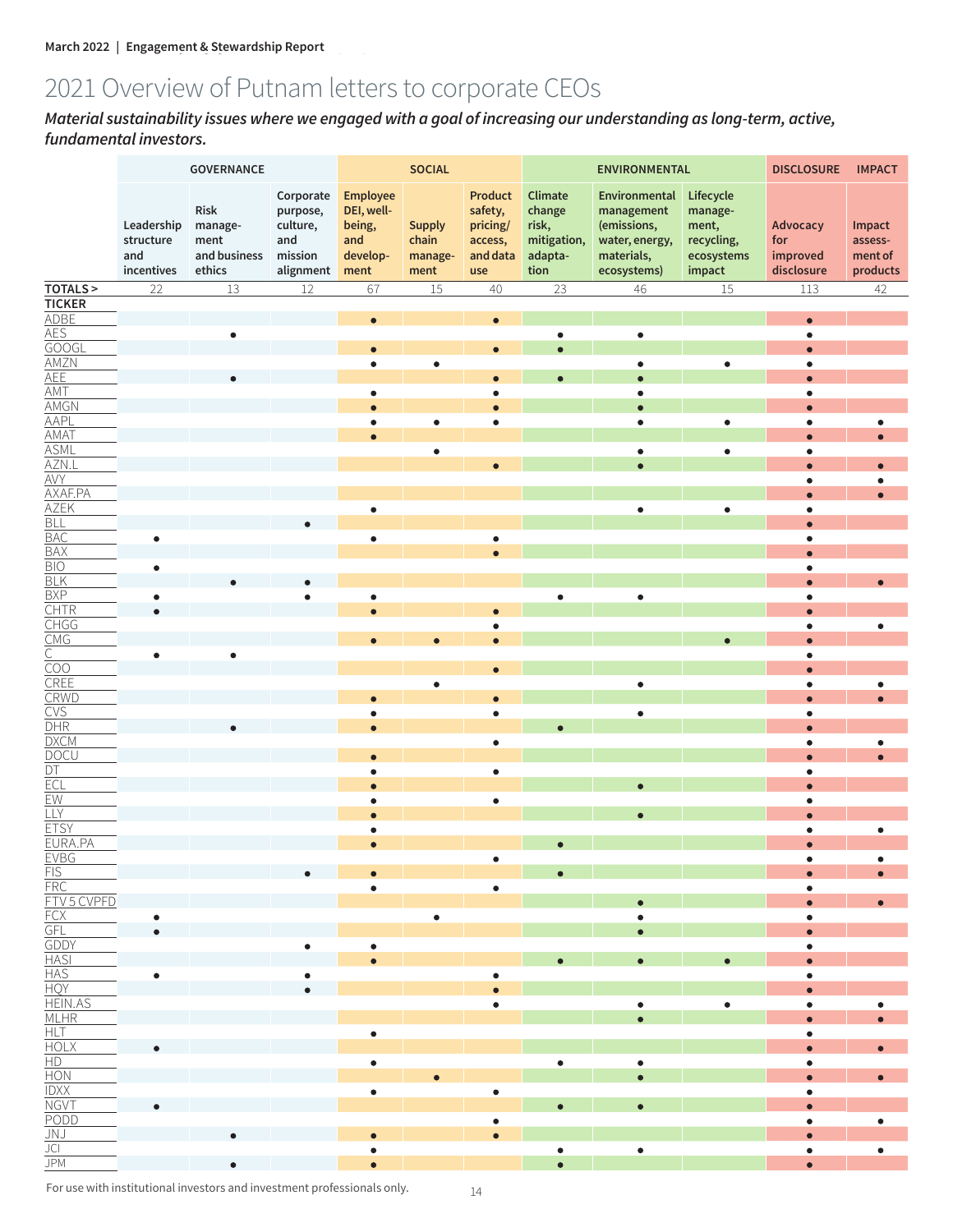# 2021 Overview of Putnam letters to corporate CEOs

*Material sustainability issues where we engaged with a goal of increasing our understanding as long-term, active, fundamental investors*

|                                                                   | GOVERNANCE                                   |                                                   |                                                                  |                                                                    | <b>SOCIAL</b>                             |                                                              |                                                              | <b>ENVIRONMENTAL</b>                                                                      |                                                                     | <b>DISCLOSURE</b><br><b>IMPACT</b>        |                                          |  |
|-------------------------------------------------------------------|----------------------------------------------|---------------------------------------------------|------------------------------------------------------------------|--------------------------------------------------------------------|-------------------------------------------|--------------------------------------------------------------|--------------------------------------------------------------|-------------------------------------------------------------------------------------------|---------------------------------------------------------------------|-------------------------------------------|------------------------------------------|--|
|                                                                   | Leadership<br>structure<br>and<br>incentives | Risk<br>manage-<br>ment<br>and business<br>ethics | Corporate<br>purpose,<br>culture,<br>and<br>mission<br>alignment | <b>Employee</b><br>DEI, well-<br>being,<br>and<br>develop-<br>ment | <b>Supply</b><br>chain<br>manage-<br>ment | Product<br>safety,<br>pricing/<br>access,<br>and data<br>use | Climate<br>change<br>risk,<br>mitigation,<br>adapta-<br>tion | Environmental<br>management<br>(emissions,<br>water, energy,<br>materials,<br>ecosystems) | Lifecycle<br>manage-<br>ment,<br>recycling,<br>ecosystems<br>impact | Advocacy<br>for<br>improved<br>disclosure | Impact<br>assess-<br>ment of<br>products |  |
| TOTALS >                                                          | 22                                           | 13                                                | 12                                                               | 67                                                                 | $15\,$                                    | 40                                                           | 23                                                           | 46                                                                                        | $15\,$                                                              | 113                                       | 42                                       |  |
| <b>TICKER</b>                                                     |                                              |                                                   |                                                                  |                                                                    |                                           |                                                              |                                                              |                                                                                           |                                                                     |                                           |                                          |  |
| DSMN.AS                                                           |                                              |                                                   |                                                                  | $\bullet$                                                          |                                           |                                                              | $\bullet$                                                    | $\bullet$                                                                                 | $\bullet$                                                           | $\bullet$                                 | $\bullet$                                |  |
| LSF                                                               |                                              |                                                   | $\bullet$                                                        | $\bullet$                                                          | $\bullet$                                 |                                                              |                                                              |                                                                                           |                                                                     | $\bullet$                                 |                                          |  |
| LEVI                                                              |                                              |                                                   | $\bullet$                                                        | $\bullet$                                                          |                                           |                                                              |                                                              | $\bullet$                                                                                 |                                                                     | $\bullet$                                 |                                          |  |
| LBTYK                                                             | $\bullet$                                    |                                                   | $\bullet$                                                        | $\bullet$                                                          |                                           |                                                              |                                                              |                                                                                           |                                                                     | $\bullet$                                 |                                          |  |
| LSPD.TO                                                           |                                              |                                                   |                                                                  | $\bullet$                                                          |                                           |                                                              |                                                              |                                                                                           |                                                                     |                                           |                                          |  |
| LIN                                                               |                                              |                                                   | $\bullet$                                                        | $\bullet$                                                          |                                           |                                                              | $\bullet$                                                    |                                                                                           |                                                                     | $\bullet$                                 |                                          |  |
| LULU                                                              |                                              |                                                   |                                                                  | $\bullet$                                                          |                                           |                                                              |                                                              |                                                                                           | $\overline{\phantom{0}}$                                            | ò                                         |                                          |  |
| LUV                                                               | $\bullet$                                    |                                                   |                                                                  | $\bullet$                                                          | $\bullet$                                 |                                                              |                                                              | $\bullet$                                                                                 |                                                                     | $\bullet$                                 |                                          |  |
|                                                                   |                                              |                                                   |                                                                  | $\bullet$                                                          |                                           |                                                              |                                                              |                                                                                           |                                                                     |                                           |                                          |  |
| <u>LYFT<br/>MA<br/>MKC<br/>MKC</u>                                | $\bullet$                                    | $\bullet$                                         |                                                                  |                                                                    |                                           | ٠                                                            |                                                              |                                                                                           |                                                                     | $\bullet$                                 |                                          |  |
|                                                                   |                                              |                                                   |                                                                  |                                                                    |                                           |                                                              |                                                              |                                                                                           |                                                                     |                                           |                                          |  |
| MSCI                                                              |                                              |                                                   |                                                                  |                                                                    |                                           |                                                              |                                                              |                                                                                           |                                                                     | ٠                                         | $\bullet$                                |  |
|                                                                   |                                              |                                                   |                                                                  | $\bullet$                                                          |                                           |                                                              | $\bullet$                                                    | $\bullet$                                                                                 |                                                                     | $\bullet$                                 |                                          |  |
| $\frac{\overline{\text{MSFT}}}{\text{NVRO}}$                      |                                              |                                                   |                                                                  | $\bullet$                                                          |                                           |                                                              |                                                              |                                                                                           |                                                                     |                                           |                                          |  |
| NEE                                                               |                                              |                                                   |                                                                  |                                                                    |                                           |                                                              | $\bullet$                                                    | $\bullet$                                                                                 |                                                                     | $\bullet$                                 |                                          |  |
| NOC                                                               |                                              |                                                   |                                                                  | $\bullet$                                                          |                                           |                                                              |                                                              | $\bullet$                                                                                 |                                                                     | $\bullet$                                 |                                          |  |
| <b>NOMD</b>                                                       |                                              | $\bullet$                                         |                                                                  |                                                                    | $\bullet$                                 |                                                              |                                                              | $\bullet$                                                                                 |                                                                     | $\bullet$                                 |                                          |  |
| NZYMB.CO                                                          |                                              |                                                   |                                                                  | $\bullet$                                                          |                                           |                                                              |                                                              |                                                                                           |                                                                     | $\bullet$                                 | $\bullet$                                |  |
| NRG                                                               |                                              | ٠                                                 |                                                                  |                                                                    |                                           |                                                              | $\bullet$                                                    | $\bullet$                                                                                 |                                                                     | $\bullet$                                 | $\bullet$                                |  |
| NXPI                                                              |                                              |                                                   |                                                                  |                                                                    |                                           |                                                              |                                                              |                                                                                           |                                                                     | $\bullet$                                 | $\bullet$                                |  |
| ORSTED.CO                                                         |                                              |                                                   |                                                                  |                                                                    |                                           |                                                              |                                                              |                                                                                           | $\bullet$                                                           | $\bullet$                                 | $\bullet$                                |  |
| <b>OTIS</b><br><u>PYPL<br/> PINS<br/> REGN<br/> REGN<br/> RMD</u> |                                              |                                                   |                                                                  |                                                                    |                                           |                                                              |                                                              |                                                                                           |                                                                     | $\bullet$                                 |                                          |  |
|                                                                   |                                              |                                                   |                                                                  | $\bullet$                                                          |                                           |                                                              |                                                              |                                                                                           |                                                                     | $\bullet$                                 | $\bullet$                                |  |
|                                                                   |                                              |                                                   |                                                                  | $\bullet$                                                          |                                           |                                                              |                                                              |                                                                                           |                                                                     | $\blacksquare$                            |                                          |  |
|                                                                   |                                              |                                                   |                                                                  |                                                                    |                                           |                                                              | $\bullet$                                                    |                                                                                           |                                                                     | $\bullet$                                 | $\bullet$                                |  |
|                                                                   |                                              |                                                   |                                                                  |                                                                    |                                           |                                                              |                                                              |                                                                                           |                                                                     |                                           | $\bullet$                                |  |
|                                                                   |                                              |                                                   |                                                                  |                                                                    |                                           |                                                              |                                                              |                                                                                           |                                                                     | ٠                                         |                                          |  |
|                                                                   |                                              |                                                   |                                                                  |                                                                    |                                           |                                                              |                                                              |                                                                                           |                                                                     |                                           | $\bullet$                                |  |
| $\frac{RNG}{ROP}$                                                 |                                              |                                                   |                                                                  | $\bullet$                                                          |                                           |                                                              |                                                              |                                                                                           |                                                                     | $\bullet$                                 | $\bullet$                                |  |
|                                                                   |                                              |                                                   |                                                                  | $\bullet$                                                          |                                           |                                                              |                                                              |                                                                                           |                                                                     | $\bullet$                                 |                                          |  |
| $\frac{\overline{\text{CRM}}}{\text{SGEN}}$                       |                                              |                                                   |                                                                  | $\bullet$                                                          |                                           | $\bullet$                                                    | $\bullet$                                                    |                                                                                           |                                                                     | $\bullet$                                 | $\bullet$                                |  |
|                                                                   |                                              |                                                   |                                                                  | $\bullet$                                                          |                                           |                                                              |                                                              |                                                                                           |                                                                     |                                           |                                          |  |
| <b>SWK<br/>SFIX<br/>RUN</b>                                       |                                              |                                                   |                                                                  | $\bullet$                                                          |                                           |                                                              | $\bullet$                                                    |                                                                                           | $\bullet$<br>$\bullet$                                              | $\bullet$<br>$\bullet$                    |                                          |  |
|                                                                   |                                              | $\bullet$                                         |                                                                  |                                                                    |                                           |                                                              | $\bullet$                                                    |                                                                                           |                                                                     | $\bullet$                                 | $\bullet$                                |  |
| <b>TGT</b>                                                        | $\bullet$                                    |                                                   |                                                                  | c                                                                  |                                           |                                                              |                                                              |                                                                                           |                                                                     |                                           |                                          |  |
| <b>TDOC</b>                                                       |                                              |                                                   |                                                                  |                                                                    |                                           | ٠                                                            |                                                              |                                                                                           |                                                                     |                                           |                                          |  |
| <b>TSLA</b>                                                       |                                              |                                                   |                                                                  |                                                                    |                                           |                                                              |                                                              |                                                                                           |                                                                     |                                           |                                          |  |
| <b>TXN</b>                                                        | $\bullet$                                    |                                                   |                                                                  |                                                                    |                                           |                                                              |                                                              | $\bullet$                                                                                 |                                                                     | $\bullet$                                 |                                          |  |
| <b>TMO</b>                                                        | $\bullet$                                    |                                                   |                                                                  | $\bullet$                                                          |                                           |                                                              |                                                              |                                                                                           |                                                                     |                                           |                                          |  |
| <b>TMUS</b>                                                       |                                              |                                                   |                                                                  | $\bullet$                                                          |                                           |                                                              |                                                              | $\bullet$                                                                                 |                                                                     |                                           |                                          |  |
| TREX                                                              |                                              |                                                   |                                                                  | $\bullet$                                                          |                                           |                                                              |                                                              |                                                                                           |                                                                     |                                           |                                          |  |
| TRMB                                                              |                                              |                                                   |                                                                  | $\bullet$                                                          |                                           |                                                              |                                                              |                                                                                           |                                                                     |                                           |                                          |  |
| ULVR.L                                                            |                                              |                                                   |                                                                  |                                                                    |                                           |                                                              |                                                              |                                                                                           |                                                                     |                                           |                                          |  |
| $UNP$                                                             |                                              |                                                   |                                                                  | $\bullet$                                                          |                                           |                                                              |                                                              | $\bullet$                                                                                 |                                                                     | $\bullet$                                 |                                          |  |
| URI                                                               |                                              |                                                   |                                                                  | $\bullet$                                                          |                                           |                                                              |                                                              |                                                                                           |                                                                     |                                           |                                          |  |
| MTN                                                               |                                              |                                                   |                                                                  | $\bullet$                                                          |                                           |                                                              |                                                              |                                                                                           |                                                                     | $\bullet$                                 |                                          |  |
| <b>VRRM</b>                                                       | $\bullet$                                    |                                                   |                                                                  | $\bullet$                                                          |                                           |                                                              |                                                              | $\bullet$                                                                                 |                                                                     |                                           |                                          |  |
| $\frac{\overline{\text{VRTX}}}{\text{V}}$                         | $\bullet$                                    |                                                   |                                                                  | $\bullet$                                                          |                                           | ٠                                                            |                                                              | $\bullet$                                                                                 |                                                                     | $\bullet$                                 |                                          |  |
|                                                                   |                                              |                                                   |                                                                  |                                                                    |                                           |                                                              |                                                              |                                                                                           |                                                                     |                                           | $\bullet$                                |  |
| <b>WMT</b>                                                        |                                              |                                                   |                                                                  | $\bullet$                                                          | $\bullet$                                 |                                                              |                                                              | $\bullet$                                                                                 |                                                                     | $\bullet$                                 |                                          |  |
| WW                                                                |                                              |                                                   |                                                                  |                                                                    |                                           |                                                              |                                                              |                                                                                           |                                                                     | $\bullet$                                 |                                          |  |
| ZTS                                                               | $\bullet$                                    |                                                   | $\bullet$                                                        | $\bullet$                                                          |                                           |                                                              |                                                              | $\bullet$                                                                                 |                                                                     | $\bullet$                                 |                                          |  |

This detail was added to the report in March 2022, after its initial publication.

For illustrative purposes only. Mention of these securities should not be considered a recommendation or solicitation to purchase or sell the securities. It should not be assumed that any investment in these securities was, or will prove to be, profitable, or that the investment decisions we make in the future will be profitable or equal to the investment performance of securities referenced herein. There is no assurance that any securities referenced herein are currently held in a Putnam client portfolio or that securities sold have not been repurchased.